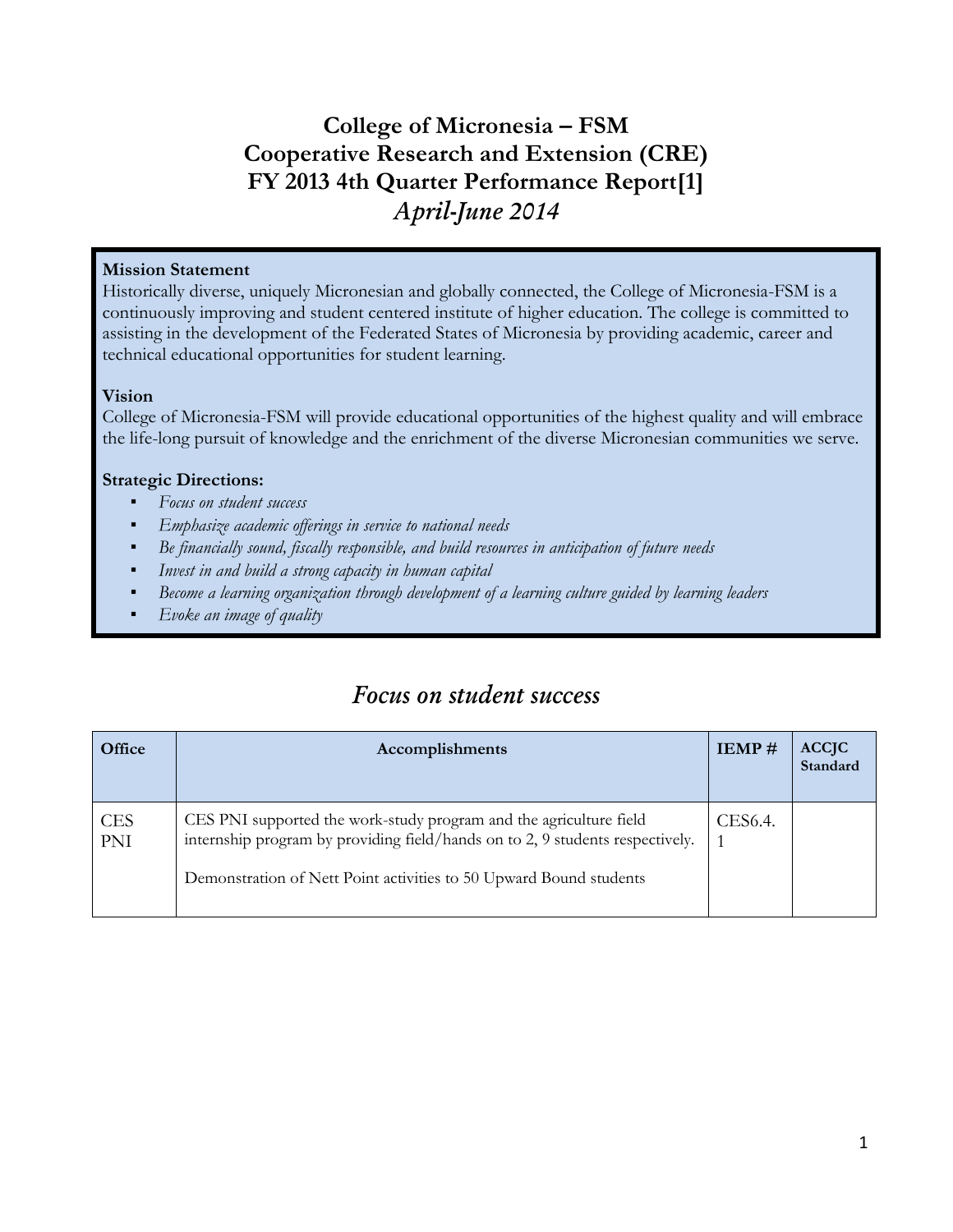#### **Focus on student success – Measures of success**

#### **Student Performance**

- Course completion rates (ABCorP) will be at least 69% fall & spring semester 2013/2014.
- Overall withdrawal rates will be less than 8.3 percent for fall semester 2013 and 9.5 percent for spring semester 2014.
- General Education Assessment Course completion rates for EN 120A & 120B for fall 2013 and spring 2014 will be at least 63% for EN 120A & 64% for EN 120B.
- Institutional Student Learning Outcomes Assessment students will average at least 2.1 on the American Association of Colleges and Universities Value: Valid Assessment of Undergraduate Education components for Oral Communication, Written Communication and Foundation and skills for life-long learning outcomes rubrics for AY 2013/14.

#### **Completion and Transfer**

- Certificate and degree completion rates for the FY 2013 cohort of new full time students at 150% will be 14.4%, FY 2014 cohort of new full time students at 150% will be 16.4% and FY 2015 cohort of new full time students at 150% will be 18.4%.
- Performance at transfer institution: To be established in AY 2013/14.

#### **Retention and Persistence**

Fall-spring persistence rate of will be a minimum of 78% for new full time students cohort in fall 2013 who persist to spring 2014, fall-fall retention rates will be a minimum of 65% for new full time students cohort in fall 2013 who return in fall 2014.

#### **Job Market**

- Career program completer's employment status (within FSM): Baseline data to be established in AY 2013/14.
- Employer rating: Revised employer survey to be delivered in fall 2013 for establishment of baseline data.
- Internship experiences: Baseline data to be established in AY 2013/14.

#### **Satisfaction and Engagement**

● CCSSE & CCFSSE: Targets to be set by September 2013 based on CCSSE and CCFSSE administered in spring 2013.

| Office            | Accomplishments                                                                     | IEMP#    | <b>ACCJC</b> |
|-------------------|-------------------------------------------------------------------------------------|----------|--------------|
|                   |                                                                                     |          | Standard     |
| <b>CRE</b> System | CES6.2.1<br>Agents and Researchers from all states attended training and conference |          |              |
|                   | arranged by WSARE concerning Infrastructure needs and development                   |          |              |
|                   | All agents attended a WSARE Funded training organized by VP-CRE                     |          |              |
|                   | and provided in each state entitled Training in Transitioning Subsistence           |          |              |
|                   | Farmers to the Market Economy                                                       |          |              |
|                   | CRE PNI State Coordinator represented FSM Gov't at the World                        |          |              |
|                   | Animal Health Organization on Animal Production and Food Safety.                    |          |              |
|                   | VP represented CON-FSM at the COM-LGP Board of Regents meeting                      |          |              |
|                   | in Palau.                                                                           |          |              |
|                   | VP-CRE Office ad the Yap CRE office each organized a Summer                         |          |              |
|                   | Science Experience for High School Students for recruitment to                      |          |              |
|                   | agriculture programs at COM-FSM. Three teaching interns were                        |          |              |
|                   | involved plus one intern from UOG                                                   |          |              |
| <b>CES PNI</b>    | Two CES PNI staff attended a conference of WSARE to better                          | CES6.2.1 |              |
|                   | understand support and funding assistance available through USDA                    |          |              |
|                   | programs for Western Land Grant Universities and Colleges.                          |          |              |

#### *Invest in and build a strong capacity in human capital*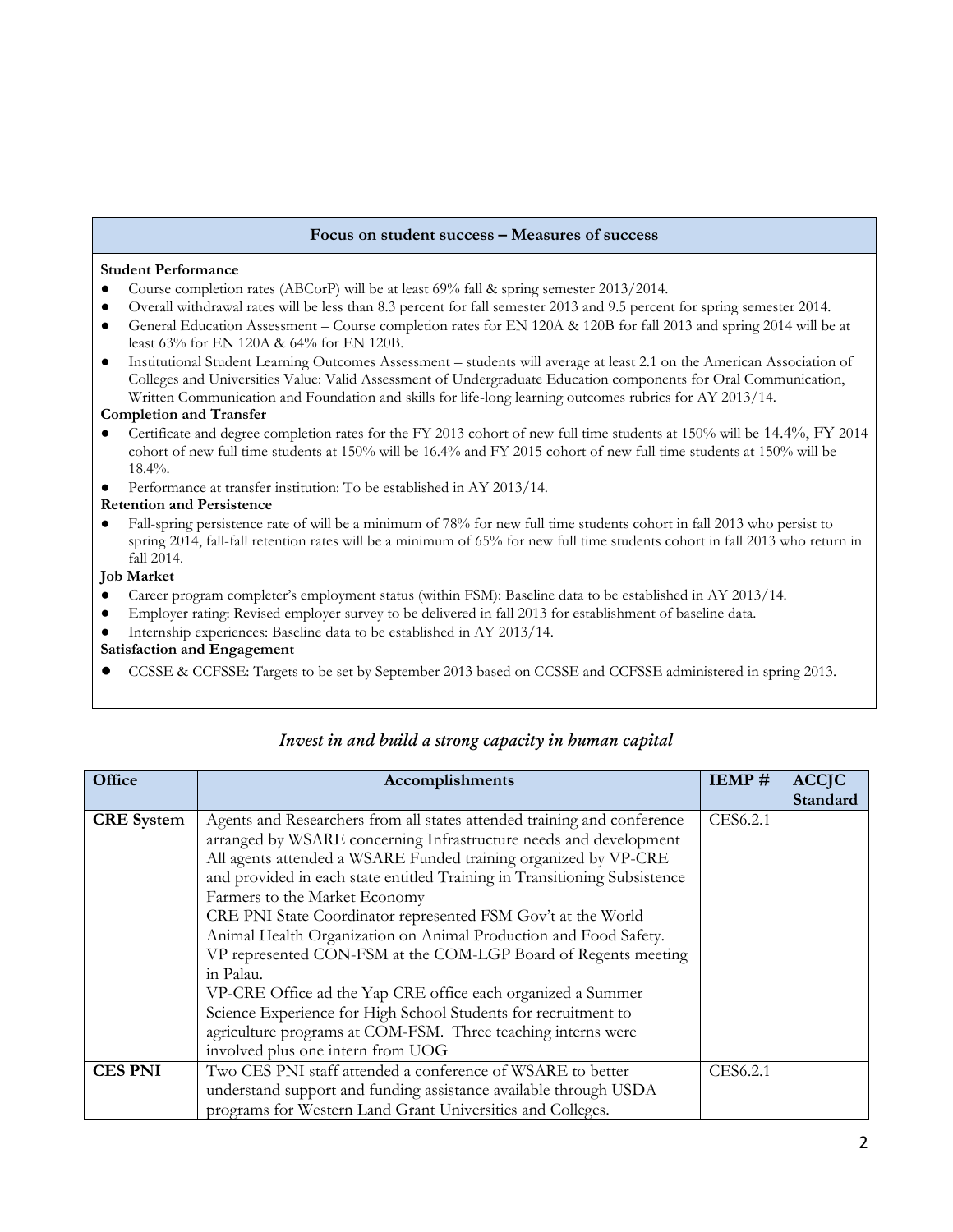| Office | Accomplishments                                                                                                                                                                                                                                                                                                                                                                                                                                                                     | IEMP#    | <b>ACCJC</b><br>Standard |
|--------|-------------------------------------------------------------------------------------------------------------------------------------------------------------------------------------------------------------------------------------------------------------------------------------------------------------------------------------------------------------------------------------------------------------------------------------------------------------------------------------|----------|--------------------------|
|        | Aquaculture Extension Agent attended training at SEAFDEC on the<br>following: Concepts and principles of sustainable aquaculture; Overview<br>on sea cucumber culture and management; Sandfish spawning protocols;<br>Phytoplankton; identification/counting techniques Sandfish sea ranching<br>as a sustainable livelihood option; Sea ranch site assessment &evaluation<br>Grow-out culture options for sea cucumber; and Impact of climate<br>change on aquaculture production. |          |                          |
|        | CRE Coordinator attended conference of World Animal Health<br>Organization on Animal Production and Food Safety that increased his<br>skills and knowledge to improve animal health and welfare globally that<br>would guarantee veterinary public health, food safety and food security.                                                                                                                                                                                           |          |                          |
|        | Agents continued to assist and support the communities with<br>demonstrations on castration, drug administrations, pregnancy and estrus<br>testing, and providing technical supports for the farmers on livestock<br>issue.                                                                                                                                                                                                                                                         | CES6.6.1 |                          |
|        | Eight of the Office of Fisheries and Aquaculture (OFA) new trainees<br>were involved in the setting up of the hatchery equipment. It was a great<br>opportunity for them to learn how to set up the culturing tanks for<br>marine species.                                                                                                                                                                                                                                          |          |                          |

# *Emphasize academic offerings in service to national needs*

| Office                            | Accomplishments                                                                                                                                                                                                                                                                                                                                                                                                                                                                                                                                                                                                                                                                                                                                                                |                               | <b>ACCJC</b><br>Standard |
|-----------------------------------|--------------------------------------------------------------------------------------------------------------------------------------------------------------------------------------------------------------------------------------------------------------------------------------------------------------------------------------------------------------------------------------------------------------------------------------------------------------------------------------------------------------------------------------------------------------------------------------------------------------------------------------------------------------------------------------------------------------------------------------------------------------------------------|-------------------------------|--------------------------|
| Yap<br>CRE-<br>Administ<br>ration | CRE-<br>Attended WSARE conference "Strengthening Agriculture's<br>Infrastructure in the Western Pacific Area" and gave presentation on<br>$A6.1.2 \&$<br>"Local Feed Processing in Yap"; Submitted draft MOU for Yap<br>CES 6.2.4<br>Aquaculture Hatchery; Coordinated and participated in workshop<br>training "Transitioning from a subsistence to the market economy";<br>planning committee for Yap Women's Health Week and Yap Men's<br>Health Week; Participated in the "Pacific Islands Climate Services"<br>Dialogue"; Meeting with stakeholder's in Marshall Islands to initiate a<br>multi-site vegetable gardening project; Attended PREL Community<br>Water Quality Education Project meetings; Attended Climate Reality<br>Leadership Corps Training in Melbourne |                               | П                        |
| Yap<br>CRE-<br><b>AES</b>         | Submitted Concept paper of Climate Change Adaptation Strategies<br>under Pacific American Climate Fund Project                                                                                                                                                                                                                                                                                                                                                                                                                                                                                                                                                                                                                                                                 | AES 6.2.2<br>$&$ AES<br>6.2.4 | ΙI                       |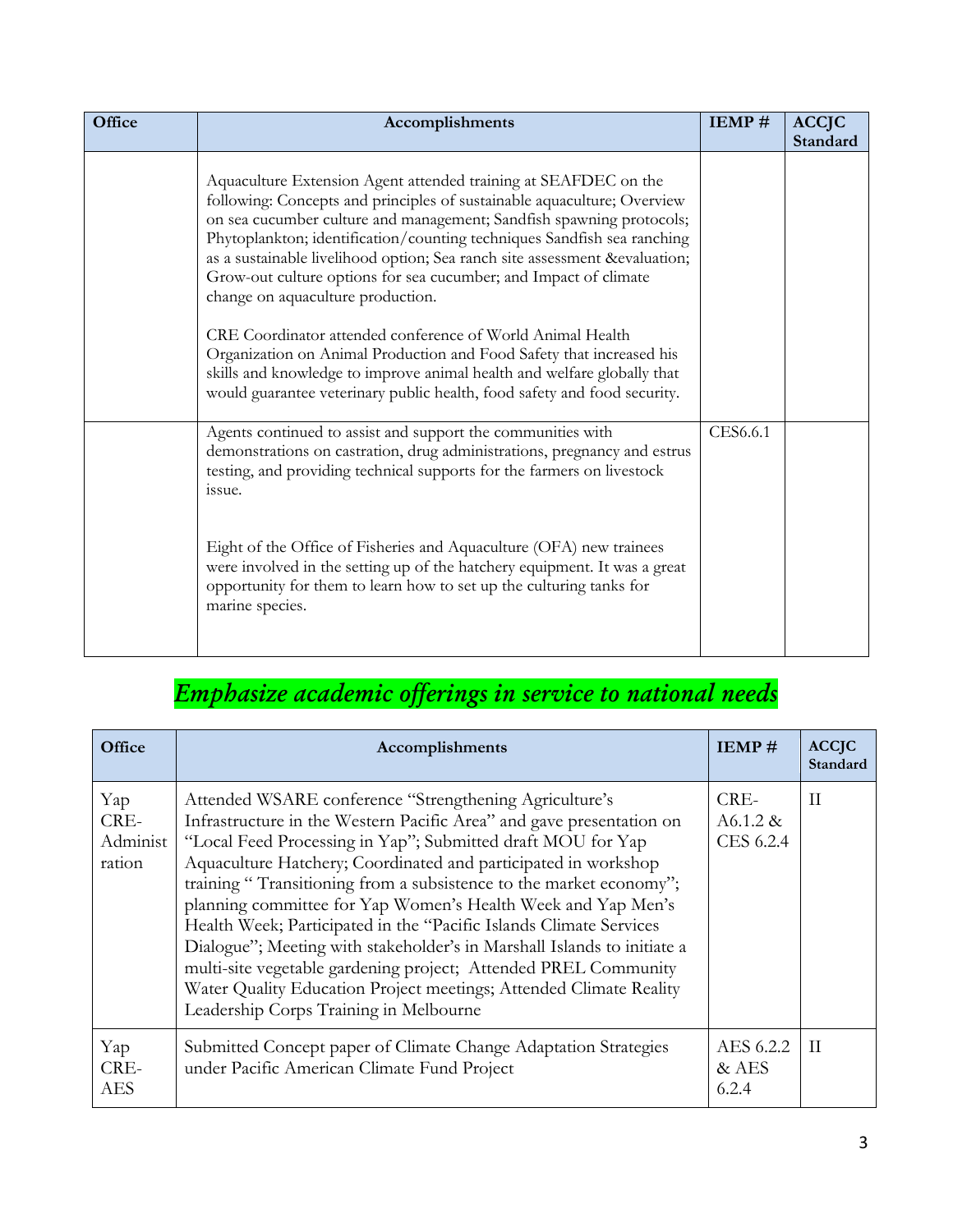| Yap<br><b>CRE</b><br><b>AES</b>                                                         | Conducted field experiments on climate smart vegetable production                                                                                                                                                                                                                                                                                                                                                            |  | $\rm II$      |
|-----------------------------------------------------------------------------------------|------------------------------------------------------------------------------------------------------------------------------------------------------------------------------------------------------------------------------------------------------------------------------------------------------------------------------------------------------------------------------------------------------------------------------|--|---------------|
| Yap<br>CRE-<br><b>CES</b>                                                               | Aquaculture Planned Program: Provided technical assistance and<br>advice to Lamer Community in their fishpond and tilapia control<br>management project                                                                                                                                                                                                                                                                      |  | $\rm II$      |
| Yap<br>CRE-<br><b>CES</b>                                                               | <b>CES</b><br>Families, Youths and Communities Planned Program: Provided<br>nutrition class to 32 students at St. Mary's elementary school; Provided<br>6.2.5,<br>training in volleyball to 18 youths in preparation for the 2014 Micro-<br>games; provided advice to two village youth groups in their garden<br>6.4.2<br>project; and provided demonstration and training in vegetable<br>gardening to students and youths |  | $\prod$       |
| Yap<br>CRE-<br><b>CES</b>                                                               | Global Food Security and Hunger Planned Program: Provided<br>technical advice and information in poultry and swine production<br>systems to farmers and families; demonstrated vegetable gardening at<br>FMI campus and 1 elementary school; Provided technical assistance in<br>vegetable gardening activities; conducted hands-on demonstration and<br>training in compost-making                                          |  | $_{\rm II}$   |
| Yap<br>CRE-<br><b>CES</b>                                                               | Instructors for Ag 086: Micropropagation and Nursery Practices,<br>ESS102v: Volleyball, and Ag094 Farm Management and Marketing                                                                                                                                                                                                                                                                                              |  | $\rm{II}$     |
| Yap<br>CRE-<br><b>CES</b>                                                               | Supervised 10 work study students                                                                                                                                                                                                                                                                                                                                                                                            |  | $\mathcal{I}$ |
| Yap<br>CRE-<br><b>CES</b>                                                               | Assisted and participated in Yap Trade Fair & COM-FSM Yap<br>Campus Vocational Education Exhibition Day                                                                                                                                                                                                                                                                                                                      |  | $\rm II$      |
| Pohnpei<br>CRE-<br><b>AES</b>                                                           | Discussed collaborative Palau/Pohnpei Cassava Project in meetings and field<br>trips in Pohnpei with Dr Aurora Del Rosario & Pohnpei collaborators<br>culminating in submission and approval of the 3 year, \$115,543 project                                                                                                                                                                                                |  | $\rm II$      |
|                                                                                         | Attended Staff Development training for 2 days at COM-FSM National<br>Campus                                                                                                                                                                                                                                                                                                                                                 |  | $\rm II$      |
|                                                                                         | Provided training to two Extension Agent on 1) Climate Change and 2)<br>Computing/IT                                                                                                                                                                                                                                                                                                                                         |  | $\rm II$      |
|                                                                                         | Attended "Agriculture Infrastructure" Conference in Guam May 19-21                                                                                                                                                                                                                                                                                                                                                           |  | $\rm II$      |
| Supervised research work of one Senior High School student under the<br>STEP-UP Project |                                                                                                                                                                                                                                                                                                                                                                                                                              |  | $\rm II$      |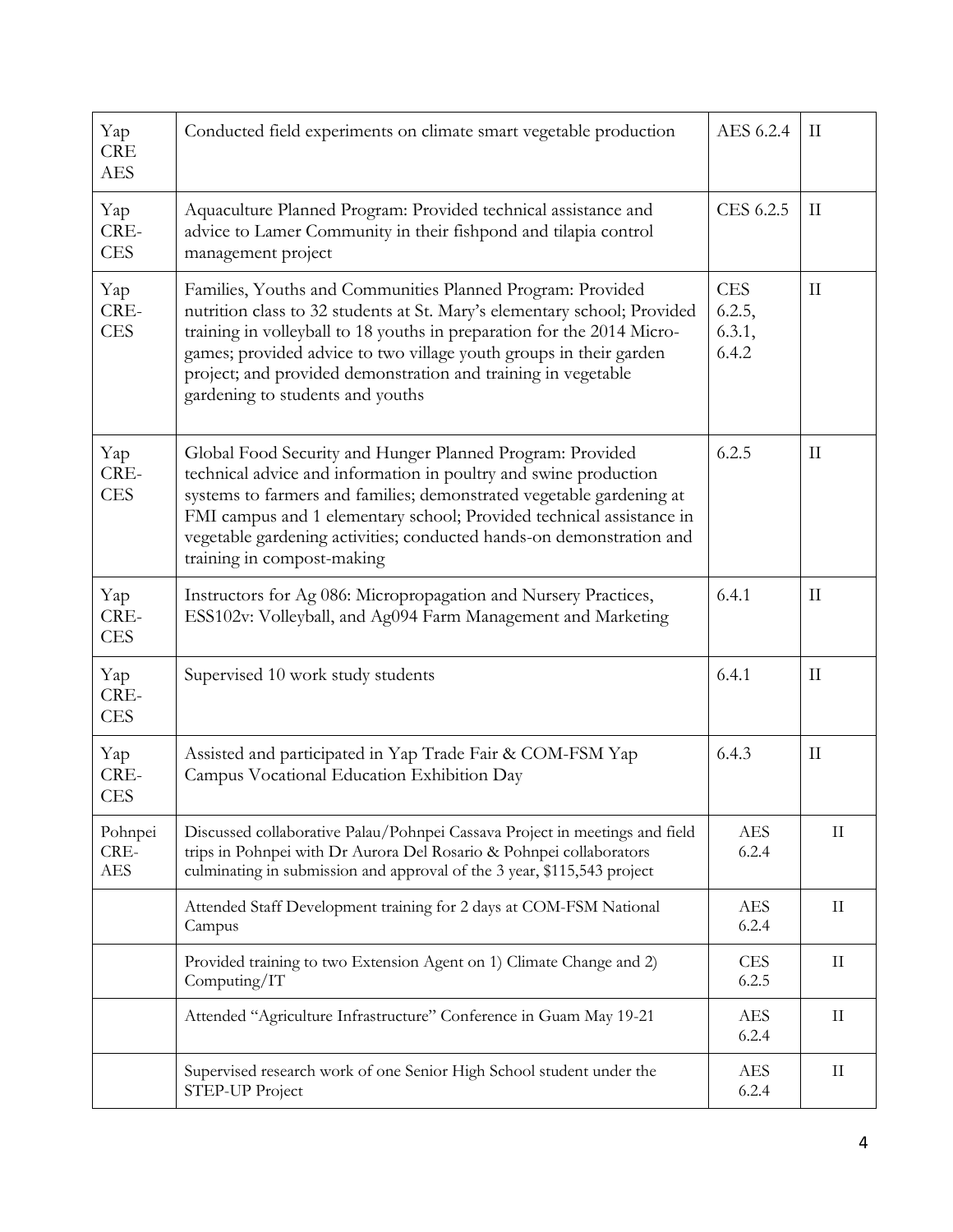|                          | Supervised research work of two COM-FSM Agriculture student interns                                                                                                                                                                                                                                                                                                                                                                                                                                                                                                                            |                       | $\mathbf{I}$ |  |
|--------------------------|------------------------------------------------------------------------------------------------------------------------------------------------------------------------------------------------------------------------------------------------------------------------------------------------------------------------------------------------------------------------------------------------------------------------------------------------------------------------------------------------------------------------------------------------------------------------------------------------|-----------------------|--------------|--|
|                          | Visited Pingelap atoll to report on disaster affecting their swamp taro<br>plantation                                                                                                                                                                                                                                                                                                                                                                                                                                                                                                          | <b>AES</b><br>6.2.4   | $\rm II$     |  |
|                          | Initiated a youth project through three meetings involving various<br>departments/entities - SPC, Agriculture COM, Health COM, Education<br>COM, Education FSM, Education PNI                                                                                                                                                                                                                                                                                                                                                                                                                  |                       |              |  |
|                          | Attended "Training of Trainers for the Transition of Farmers from<br>Subsistence to Commercial Agriculture" 5 days (June 23-27, 2014)                                                                                                                                                                                                                                                                                                                                                                                                                                                          | <b>AES</b><br>6.2.4   | $\rm II$     |  |
| <b>CES</b><br><b>PNI</b> | CES PNI agents have conducted community trainings throughout Pohnpei<br>proper on banana propagation on selection of best planting materials, best<br>practices for good quality, handling and disinfection of planting materials in<br>16 different communities in Pohnpei. Additionally, supported Upward<br>Bound program in conducting demonstration on banana propagation, and<br>swine castration.<br>Additionally, Agents continued to provide technical support and assisted<br>farmers with deworming, castration of pigs, teeth clipping; and disinfection<br>of planting materials. |                       |              |  |
| Chuuk CRE                |                                                                                                                                                                                                                                                                                                                                                                                                                                                                                                                                                                                                |                       |              |  |
| April 2014               |                                                                                                                                                                                                                                                                                                                                                                                                                                                                                                                                                                                                |                       |              |  |
|                          | Finished first draft of brochure "Giant Swamp Taro Guide"                                                                                                                                                                                                                                                                                                                                                                                                                                                                                                                                      | 4.1.9                 | П            |  |
|                          | Prepared and presented powerpoint " Eat the Rainbow for Healthier, Livelier and Longer<br>Life" to 30 participants during Chuuk Campus health fair                                                                                                                                                                                                                                                                                                                                                                                                                                             | 6.1.4 $7 \&$<br>6.3.1 | П            |  |
|                          | Evaluated biweekly cassava intercropping experiment                                                                                                                                                                                                                                                                                                                                                                                                                                                                                                                                            | 6.1.4, 6.1.4a<br>& c  | П            |  |
|                          | Distributed planting materials of spinach, okra, bell pepper and eggplant during Chuuk campus<br>health fair week celebration                                                                                                                                                                                                                                                                                                                                                                                                                                                                  | 6.4.1a                | П            |  |
| May 2014                 |                                                                                                                                                                                                                                                                                                                                                                                                                                                                                                                                                                                                |                       |              |  |
|                          | Finished field evaluation of sweet potato cultivars. To do flour making and testing selected<br>baked recipes from combination of what and sweet potato flour once electric range/stove is<br>installed                                                                                                                                                                                                                                                                                                                                                                                        | 6.1.4                 | П            |  |
|                          | Prepared and submitted at WSARE conference at Guam an eposter "Some Responses of Two<br>Local Giant Swamp Taro to Soaking in Coastal Salt Water at Various Hours"                                                                                                                                                                                                                                                                                                                                                                                                                              | 4.2.6                 | П            |  |
|                          | Published at Chuuk Campus MESEISET-solid Waste management vol.3, No.11, May 2014                                                                                                                                                                                                                                                                                                                                                                                                                                                                                                               | $4.1.9, \&$<br>6.3.1  | П            |  |
| June 2014                |                                                                                                                                                                                                                                                                                                                                                                                                                                                                                                                                                                                                |                       |              |  |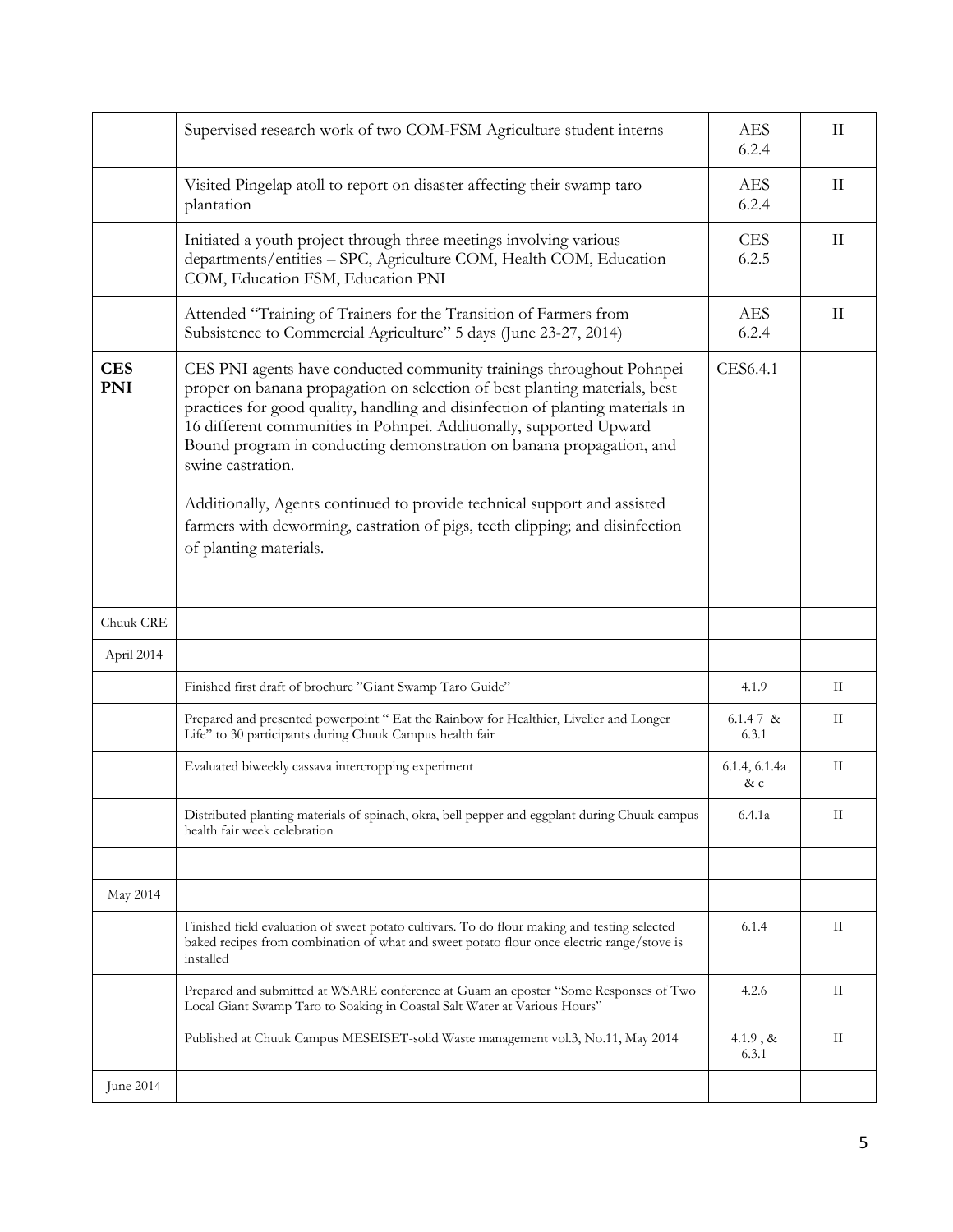| Provided technical assistance in proper solid waste management and promotional campaigns<br>about eating and growing different colorful fuits and vegetables for good health to 34 and 26<br>participants in Sapuk, Weno and Enin, Tonoas island | 4.1.9 & $6.1.4$     |  |
|--------------------------------------------------------------------------------------------------------------------------------------------------------------------------------------------------------------------------------------------------|---------------------|--|
| Completed field trials on intercropping cassava with selected vegetables. Now doing data<br>computation and statistical analyses                                                                                                                 | 6.1.4, 6.1.4a<br>&c |  |
| Initiated research planning With the department of Agriculture and Small Business<br>Development Center about feasibility of establishing backyard pharmacy in Eot island                                                                        | 6.1.4               |  |
| "Eating the Rainbow Part I published at the Chuuk Campus MESEISET Vol 3, No. 12, June<br>2014                                                                                                                                                    | 6.3.3               |  |

#### **Emphasize academic offerings in service to national needs – Measures of Success**

#### **Articulation and Partnerships**

- Articulation agreements: a) One additional articulation agreement will be added annually and b) transcript analysis in summer 2013 will be used to establish baseline data for student transfer to institutions with articulation agreements.
- Partnership agreements: a) Two partnership agreements will be added over the period of the strategic plan and b) students' participation in partnership programs.

#### **Certification examinations**

- Percent of students passing certification examinations based on testing options available in the FSM (Career and Technical Education (CTE) is working to establish the FSM as a testing center for critical CTE certifications).
- Percent of graduates passing FSM Teacher Certification (target to be established fall 2013).

#### **Training and Opportunities**

- Percent increase in training opportunities based on baseline data to be established in summer 2013.
- Assessment of impact of training on work performance, based on survey of program participation, meeting training goals within 3 months of conclusion of training. Assessment criteria to be included in training design.

## *Be financially sound, fiscally responsible, and build resources in anticipation of future needs*

| Office        | Accomplishments                                                                |              | <b>ACCJC</b><br>Standard |
|---------------|--------------------------------------------------------------------------------|--------------|--------------------------|
| <b>VP-CRE</b> | Submitted and had approved 2 grant proposals RIIA-\$153,120;<br>DEG -\$128,000 | CREAd<br>mın |                          |

#### **Be financially sound, fiscally responsible, and build resources in anticipation of future needs – Measures of success**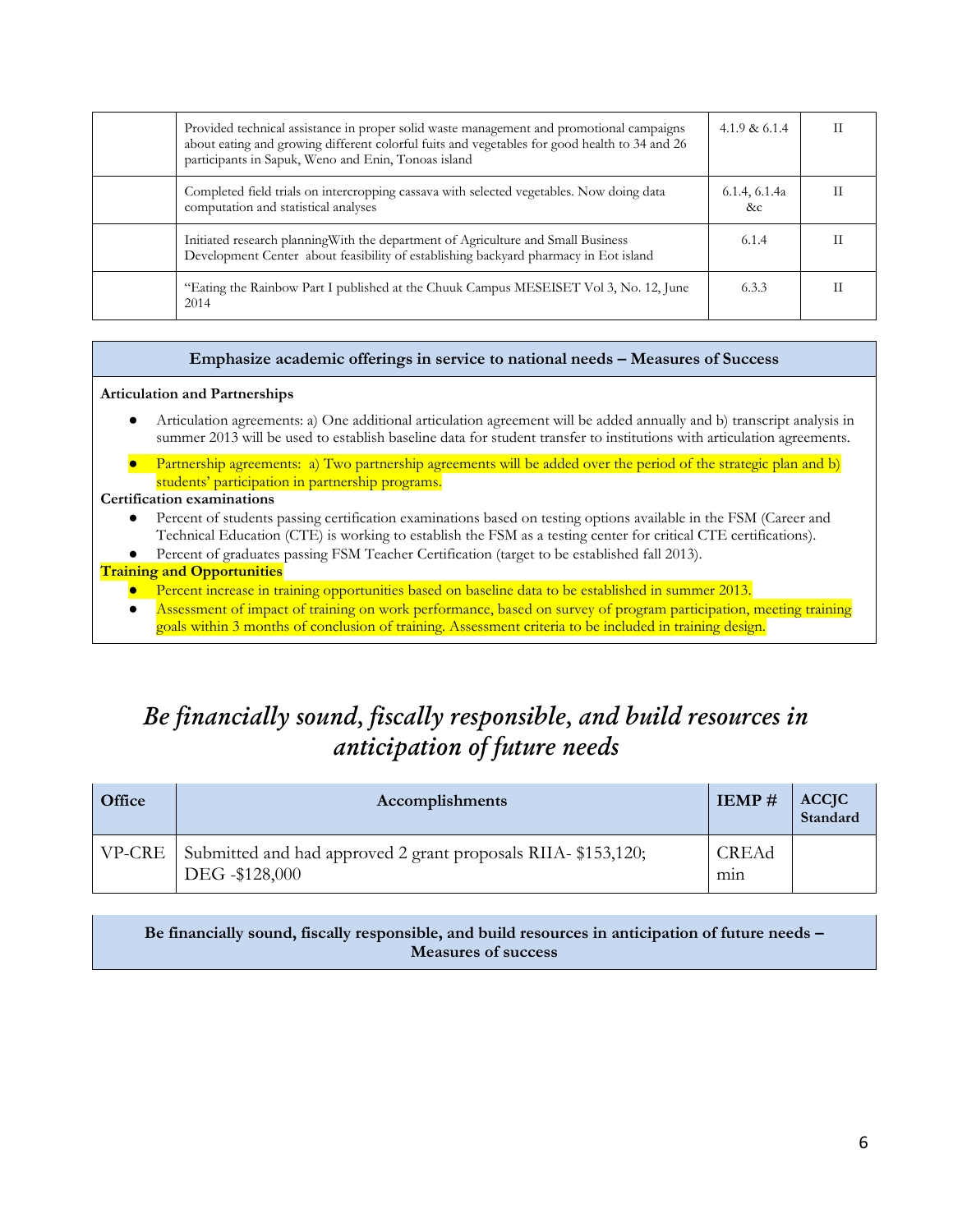#### **Endowment and Fund balance**

- Percent decrease in fund balance per year will not exceed five (5) percent.
- Dollar amount and percent change in endowment per year. Target for fundraising is \$50,000 annually. The Friends of the College of Micronesia – FSM foundation is currently being organized and will be setting endowment targets in AY 2013/14.

#### **Revenue Sources and Allocations**

Diversity of revenue sources: Target to set summer 2013.

### *Invest in and build a strong capacity in human capital*

| Office | Accomplishments |  | ACCJC<br>Standard |
|--------|-----------------|--|-------------------|
|        |                 |  |                   |

#### **Invest in and build a strong capacity in human capital – Measures of success**

#### **Credentialing**

- Tracking of faculty and staff credentials based on aspirational credentialing to be set by September 2013 **Professional Development**
- Percent allocation of professional development funds against prioritized capacity development needs based on prioritized to be established summer 2013.
- Impact of professional development on work performance based on employee and supervisors survey within three (3) months of completion.

# *Become a learning organization through development of a learning culture guided by learning leaders*

| Office | Accomplishments |  | ACCJC<br>Standard |
|--------|-----------------|--|-------------------|
|        |                 |  |                   |

**Become a learning organization through development of a learning culture guided by learning leaders – Measures of success**

#### **Learning Organization**

Assessment of the college as a learning organization centered on Peter Senge's Five Disciplines: Systems thinking, Personal mastery, Mental models, Building shared vision, and Team learning. Assessment to be based on evidence generated by the governance structure: committee and team minutes, policy assessment, and program reviews, etc.: Baseline data to be established using a learning organization survey in September 2013.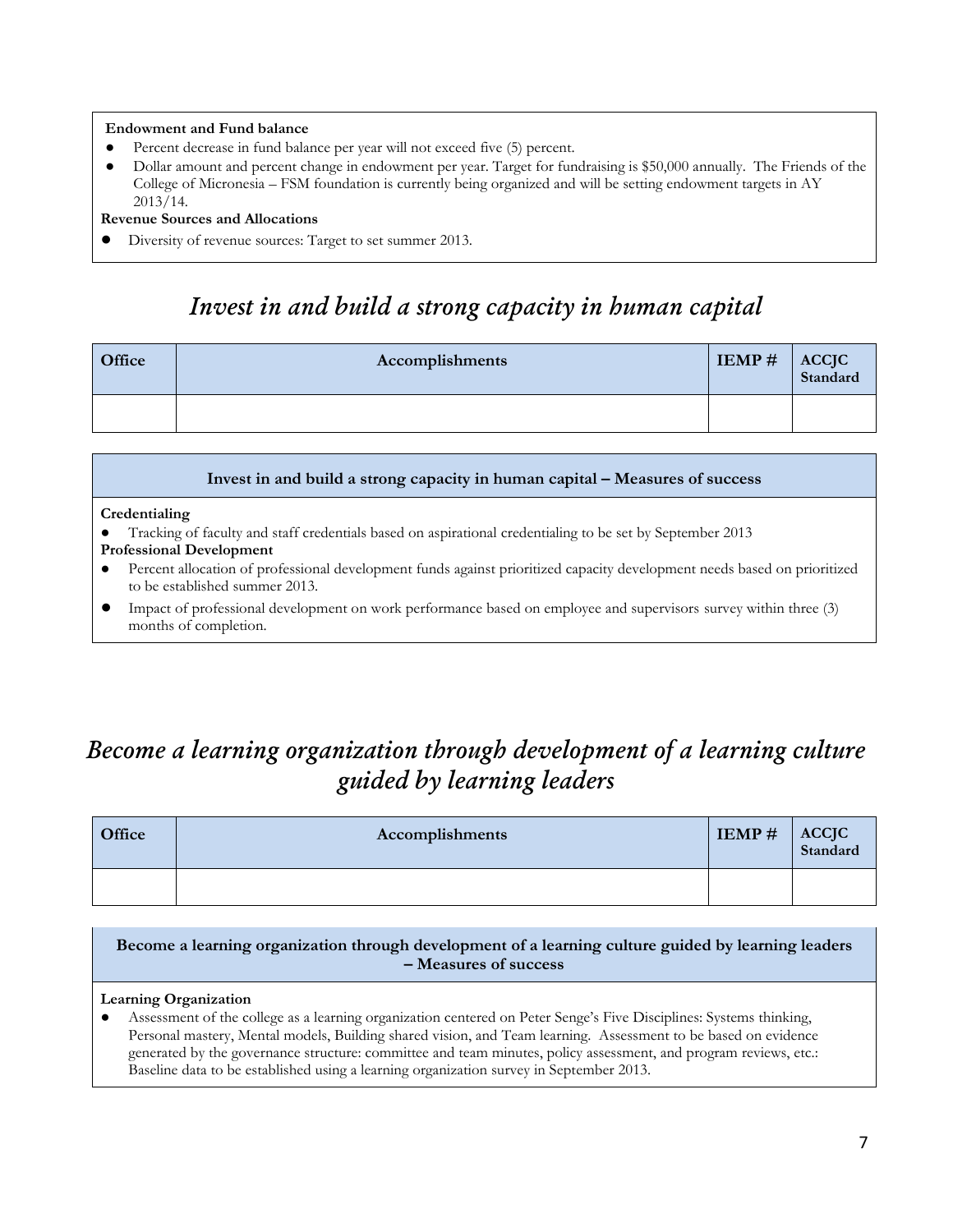● Examine organizational culture and organizational leaders for evidence of "proactivity, commitment to learning to learn, positive assumptions about human nature, belief that the environment can be managed, commitment to truth through pragmatism and inquiry, positive orientation toward the future, commitment to full and open task-relevant communication, commitment to cultural diversity, commitment to systemic thinking, and believe that cultural analysis is a valid set of lenses for understanding and improving the world" (Schein, 2010).

#### **Communications**

CCSSE and CCFSSE analysis: Targets to be set by September 2013 based on CCSSE and CCFSSE administered in spring 2013.

#### **Policies**

- One hundred (100%) percent of policies to be reviewed and updated by 2016.
- Percent of policies assessed as per policy assessment cycle (95%)

# *Evoke an image of quality*

| Office | Accomplishments | IEMP# | ACCJC<br>Standard |
|--------|-----------------|-------|-------------------|
|        |                 |       |                   |

#### **Evoke an image of quality – Measures of success**

**Internal** 

- Recognition of excellence awards annually.
- Accreditation reaffirmation
- **External**
- Alumni and employer survey: Surveys to be revised based on strategic plan and administered in fall 2013 to set baseline data.
- Survey of FSM political and traditional leadership on perceptions of the college: Baseline data to be set fall 2013.

# *Department Response to Self-Identified Issues: Planning Agendas*

| Office     | Planning Agenda Item                                                                                       | <b>ACCJC</b><br>Standard             | Work Completed & Evidence |
|------------|------------------------------------------------------------------------------------------------------------|--------------------------------------|---------------------------|
| <b>CRE</b> | Develop a comprehensive plan to<br>gather and report information for CRE<br>and CES program effectiveness. | IB5 $(3 \text{ of }$<br>5)           |                           |
| <b>CRE</b> | To review and update the agreements<br>with COM regarding the<br>administration of land grant programs.    | $III$ D <sub>2f</sub> $(1)$<br>of 1) |                           |

*COM-FSM – Cooperative Research and Extension Activity Report Template*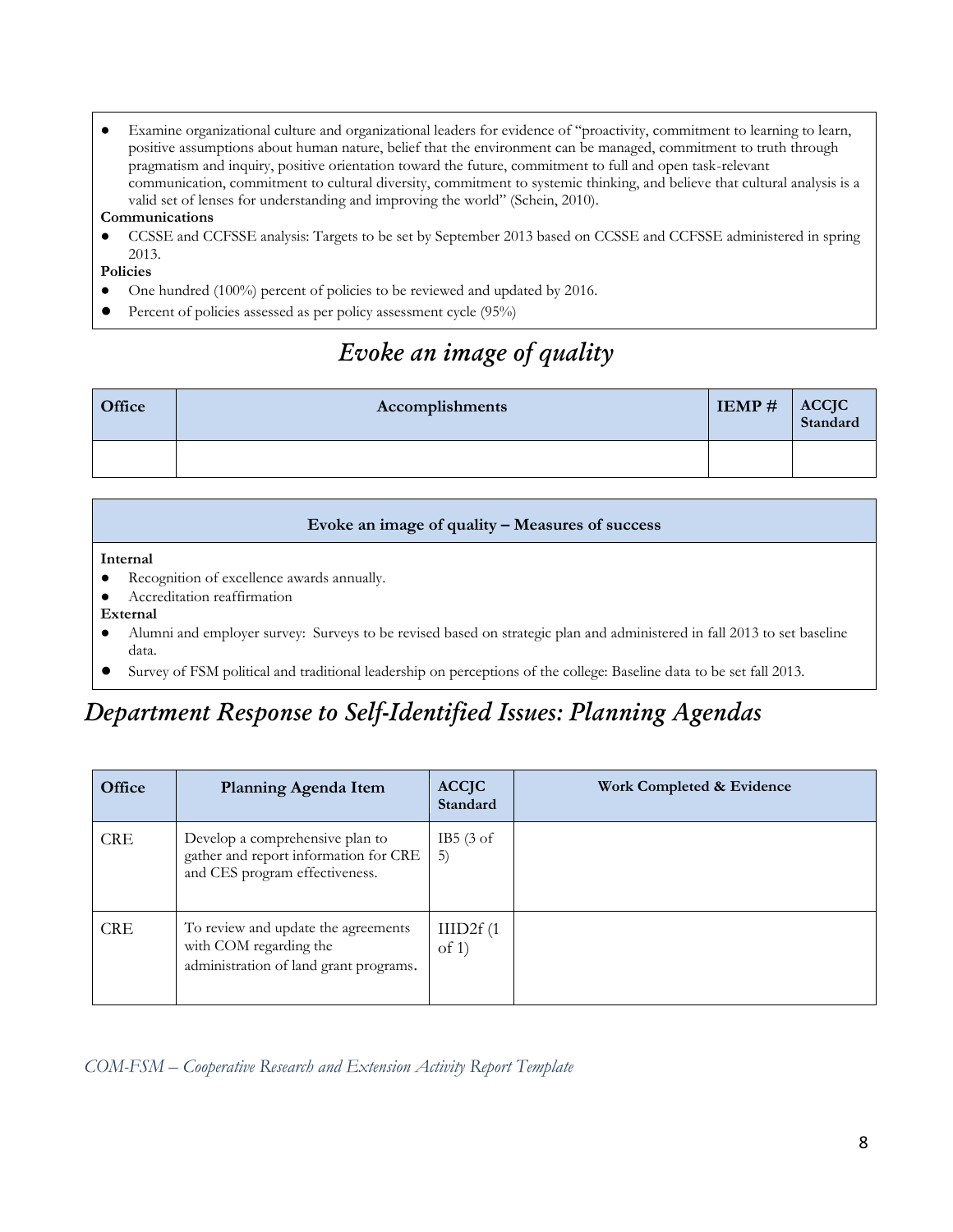| Program<br>Heading                       | Conducted<br>1.1<br>hands-on<br>Training (# of<br>Training<br>Sessions & $#$ of<br>Clients) | 1.2<br>Conducted/<br>Facilitated<br>structured<br>Workshop<br>$(\# \circ f)$ | 1.3 Provided<br>Recommendation/<br>advise to clients<br>not included in<br>hands-on training<br>or workshops (# | 1.5<br>Organized<br>Provided<br>technical<br>assistance<br>$(\# \circ f)$ | Provided non<br>college<br>classroom<br>teaching<br>$(\# \circ f)$<br>classroom | Worked on building<br>network/Collaboration<br>(# of building sessions<br>& $\#$ of Clients) | Indirect Contacted<br>Distributed<br>Conducted |                                                                        |
|------------------------------------------|---------------------------------------------------------------------------------------------|------------------------------------------------------------------------------|-----------------------------------------------------------------------------------------------------------------|---------------------------------------------------------------------------|---------------------------------------------------------------------------------|----------------------------------------------------------------------------------------------|------------------------------------------------|------------------------------------------------------------------------|
|                                          |                                                                                             | Workshops<br>& # of<br>Clients)                                              | of session $& 4$ of<br>Clients)                                                                                 | provided<br>technical<br>assistance<br>session &<br>$#$ of<br>Clients)    | teaching<br>sessions &<br># of Clients)                                         |                                                                                              | Radio or TV<br>program                         | Printed<br>Information<br>or Extension<br>materials                    |
| Aquaculture                              |                                                                                             |                                                                              |                                                                                                                 | 1 client $(10)$<br>sessions)                                              |                                                                                 | 1 client (4 sessions)                                                                        |                                                |                                                                        |
| Families,<br>Youth and<br>Communities    | $25$ clients (40<br>sessions)                                                               |                                                                              | 17 clients (12<br>sessions)                                                                                     |                                                                           | 32 clients<br>$(12$ sessions)                                                   | 2 clients (6 sessions)                                                                       |                                                |                                                                        |
| Global food<br>Security and<br>Hunger    | 62 clients (36<br>sessions)                                                                 |                                                                              | 21 clients (30<br>sessions)                                                                                     | 277 clients<br>(83)<br>sessions)                                          |                                                                                 | 9 sessions; 44<br>clients                                                                    |                                                | $\mathbf{1}$<br>Newsletter,<br>$\overline{2}$<br>brochures,<br>1 flyer |
| Climate<br>Change                        |                                                                                             |                                                                              |                                                                                                                 | 82<br>clients 7<br>sessions                                               |                                                                                 | 16 clients 2<br>sessions                                                                     |                                                |                                                                        |
| Childhood<br>Obesity                     |                                                                                             |                                                                              |                                                                                                                 |                                                                           |                                                                                 |                                                                                              |                                                |                                                                        |
| Food Safety                              |                                                                                             |                                                                              |                                                                                                                 |                                                                           |                                                                                 |                                                                                              |                                                |                                                                        |
| <b>PNI</b>                               | 111/1969                                                                                    | 30/483                                                                       | 218/1158                                                                                                        | 23/197                                                                    | 73/378                                                                          | 6/120                                                                                        | 397/2132                                       |                                                                        |
| <b>EFNEP</b>                             |                                                                                             |                                                                              |                                                                                                                 |                                                                           |                                                                                 |                                                                                              |                                                |                                                                        |
| Special<br>projects<br>WSARE<br>Training | 4 sessions/<br>104 clients                                                                  |                                                                              |                                                                                                                 |                                                                           |                                                                                 |                                                                                              |                                                |                                                                        |
| RIIA Science<br>Experience               | 2 sessions<br>56 clients                                                                    |                                                                              |                                                                                                                 |                                                                           |                                                                                 | 2 sessions<br>6 clients                                                                      |                                                |                                                                        |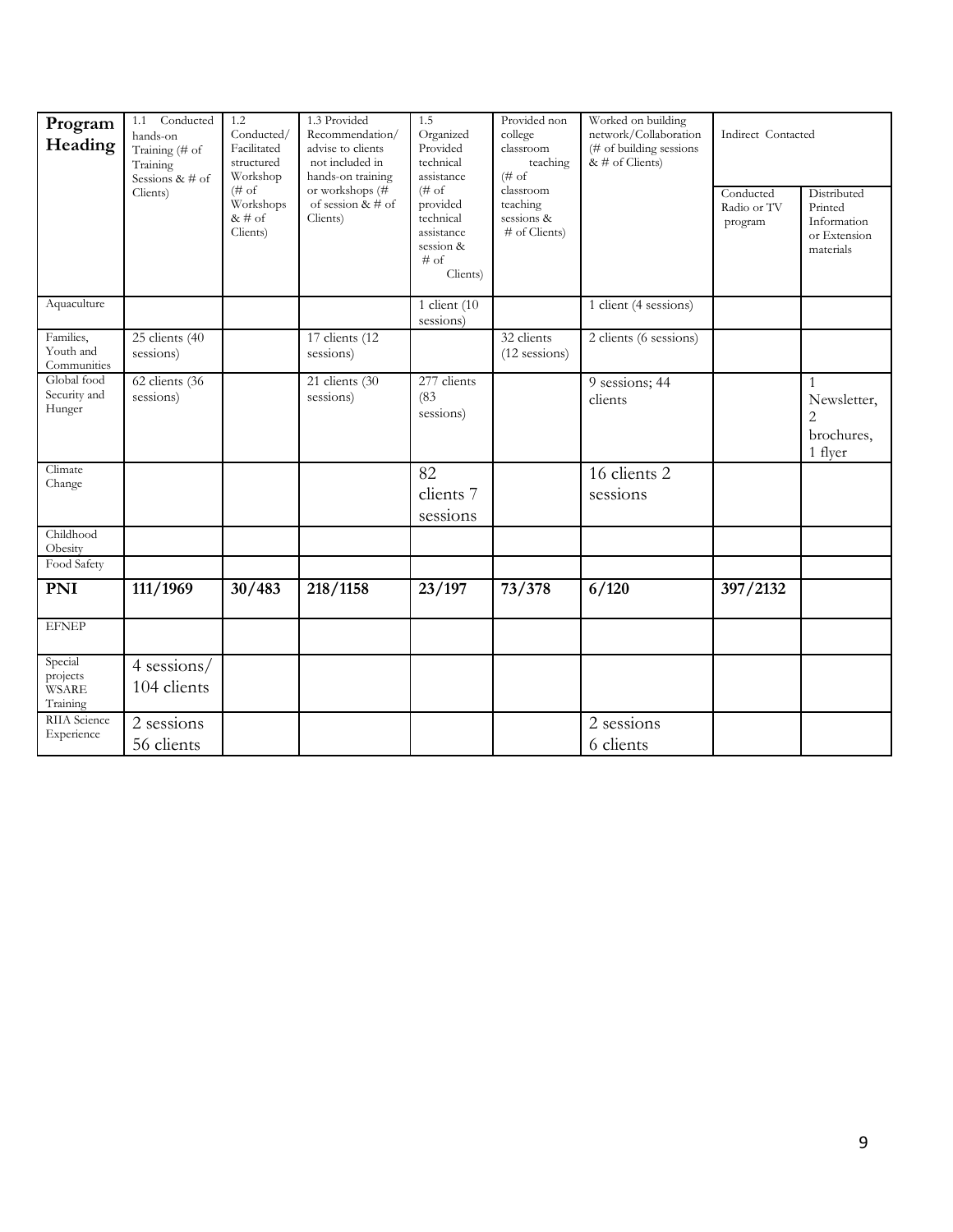### **Institutional Effectiveness Indicators Update<sup>1</sup>** *(dashboard approach)*

NOTE: IRPO will prepare recommendations on what should be reported each quarter, but generally this section is intended to be a quick overview of critical Institutional Effectiveness Indicators related to Students, Human Resources, Finances, Financial Aid, Facilities & Security, etc. **For example (what indicators to report on may vary from quarter to quarter)**:

Institutional Effectiveness Indicators

Students

- Enrollment by campus, gender, state of origin, student type, etc.
- Percent of students full time enrolled and earned 12 or more credits
- Average students credits enrolled, attempted and earned
- Percent of students in good academic standing
- Enrollment by genders, state of origin and campus
- Student/faculty ratios
- Student success rates in ACE and General Education Programs
- Student success rates by campus and degree type
- Resident Halls fill ratio
- Average class size
- Tutor and counseling contacts
- LRC usage rates
- Etc.

 $\overline{a}$ 

#### Financial Aid

- Percent of students receiving financial aid
- Percent of students on financial aid suspension
- Percent of students receiving scholarships
- Average financial aid received

<sup>&</sup>lt;sup>1</sup> Additional detail may be found on the college website:<http://www.comfsm.fm/> and IRP[O http://www.comfsm.fm/?q=irpo.](http://www.comfsm.fm/?q=irpo) For questions contact: [rschplanning@comfsm.fm.](mailto:rschplanning@comfsm.fm)